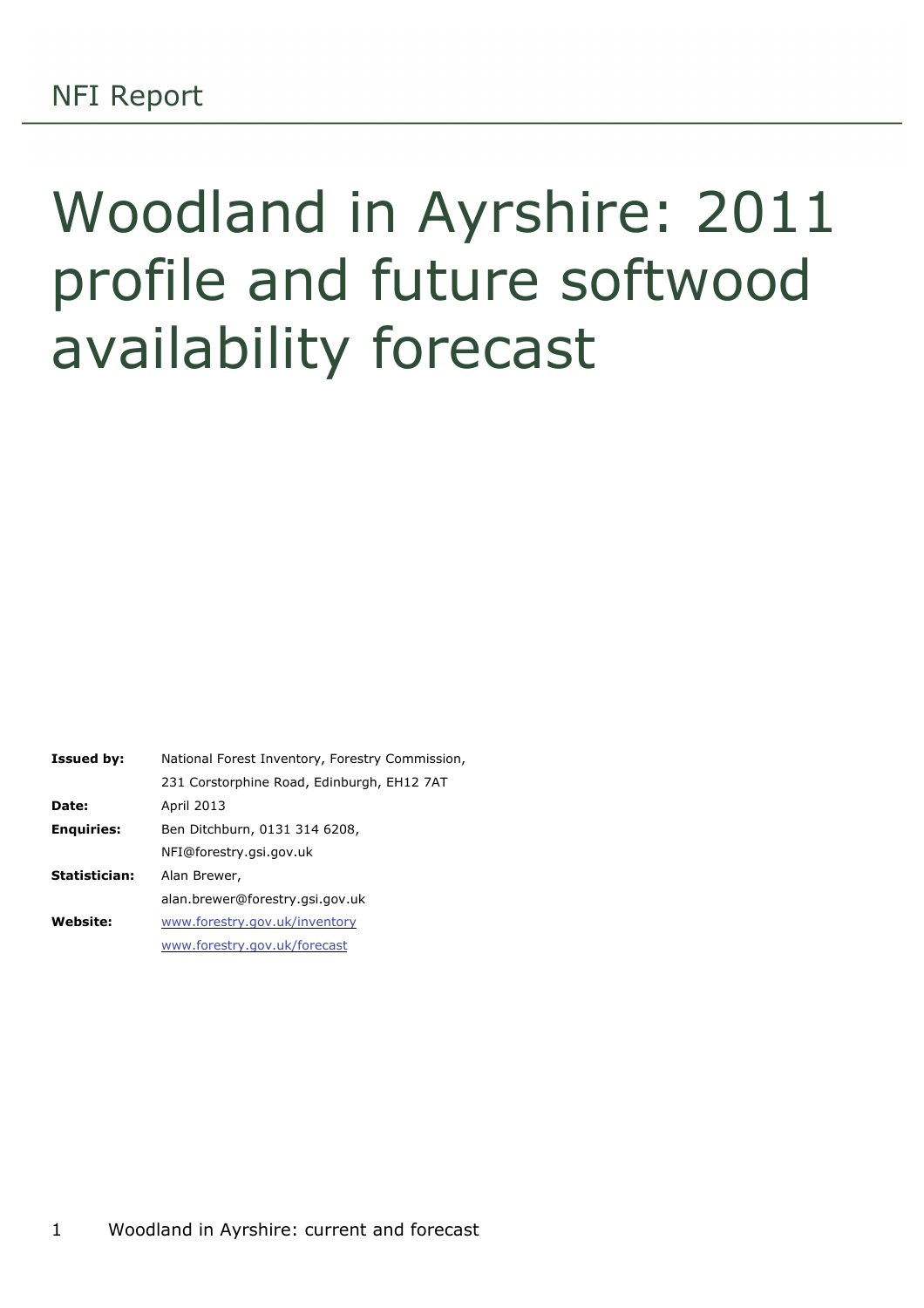## Summary

This report is a digest of the published 2011 NFI forecast reports for Ayrshire.

## Contents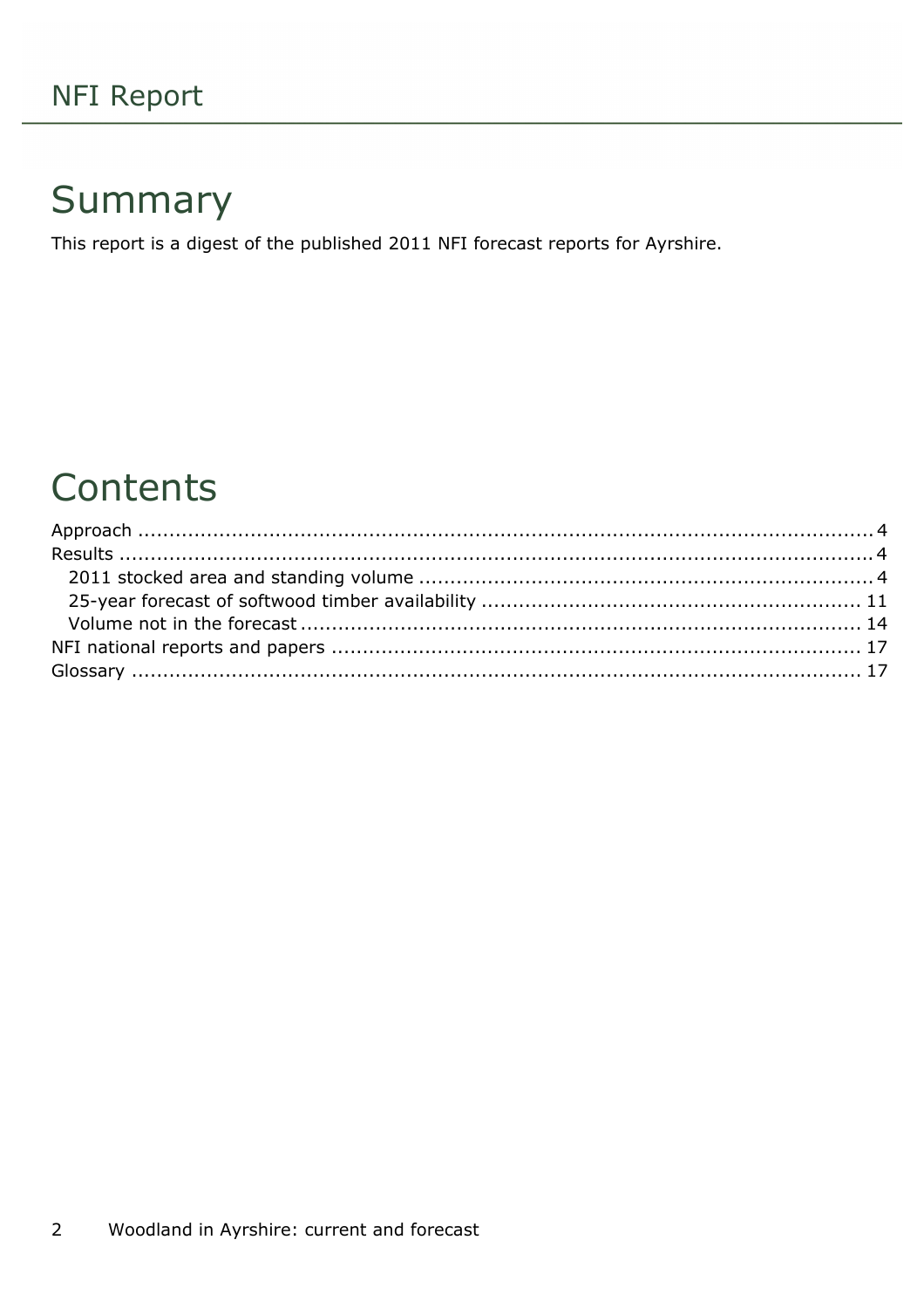## Tables

| Table 7 25-year forecast of softwood availability broken down by time period and principal       |  |
|--------------------------------------------------------------------------------------------------|--|
|                                                                                                  |  |
| Table 8 25-year forecast of softwood availability broken down by time period and size class . 12 |  |
| Table 8 (cont'd) 25-year forecast of softwood availability broken down by time period and size   |  |
|                                                                                                  |  |
|                                                                                                  |  |
| Table 10 Standing volume and stocked area of Forestry Commission land marked for disposal        |  |
|                                                                                                  |  |
|                                                                                                  |  |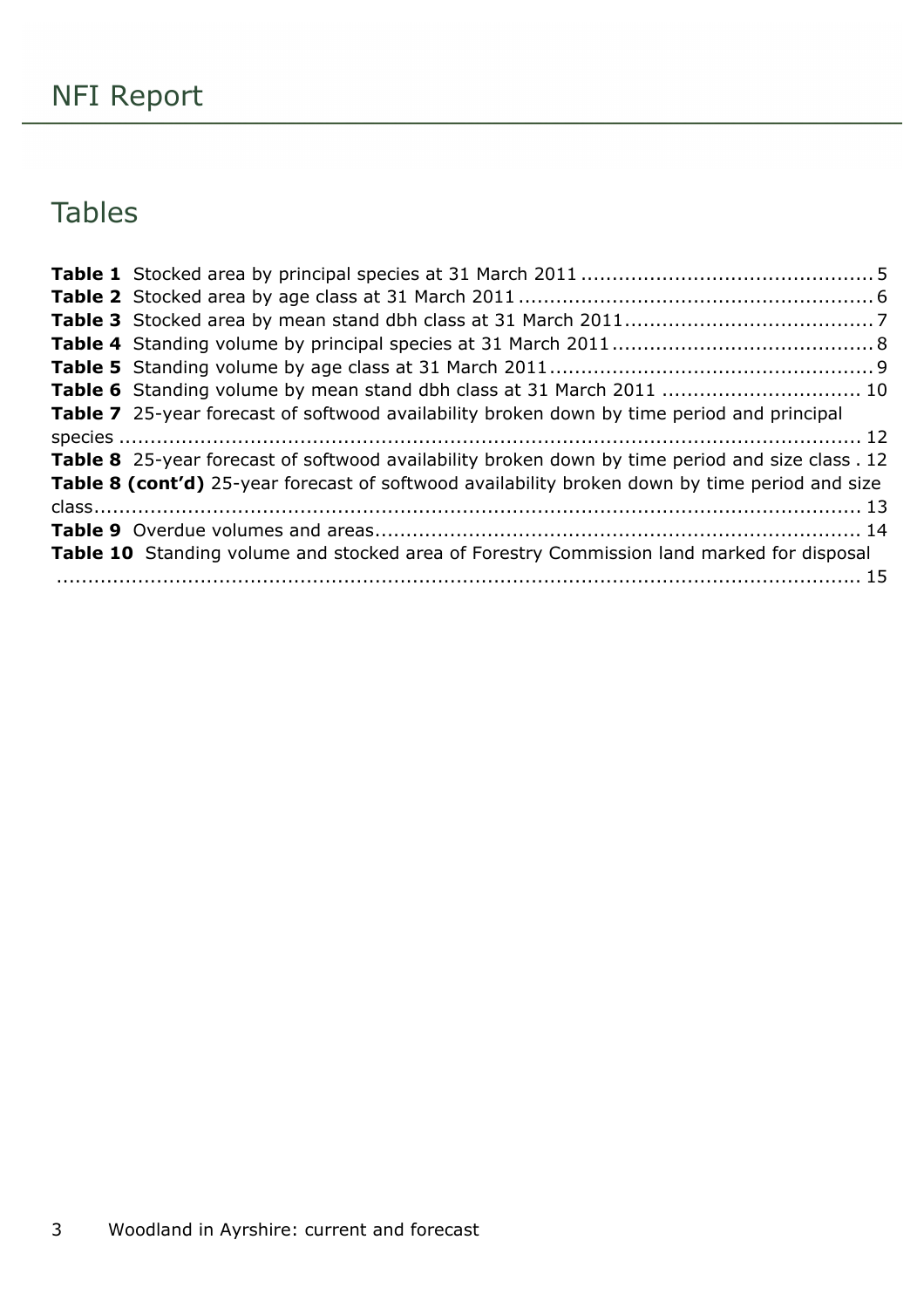## <span id="page-3-0"></span>Approach

The approach taken in the derivation and to be used in the interpretation of these results is described in the full suite of 2011 forecast reports which can be found at [www.forestry.gov.uk/forecast.](http://www.forestry.gov.uk/forecast)

Standing volume and stocked area of Scots pine, Corsican pine and lodgepole pine may be susceptible to Dothistroma needle blight. Standing volume and stocked area of larches may be susceptible to Phytophthora. Please refer to the *Interpreting NFI timber volume forecasts* report for a full discussion of how Dothistroma needle blight and Phytophthora may influence the scheduling of production within the UK.

## <span id="page-3-1"></span>Results

The results presented are those for Ayrshire. This comprises the area covered by the three Ayrshire Councils:

- North Ayrshire;
- East Ayrshire; and
- South Ayrshire.

In the following tables, estimates and forecasts for the Forestry Commission estate are derived from information recorded in the Forestry Commission's sub-compartment database, while those for the Private sector are derived from results of the National Forest Inventory field survey. This survey is using a statistically designed sample of all British woodlands and the estimates and forecasts derived from this survey are subject to sampling error. This is expressed in the tables in the form of relative standard errors (*SE%*) which shows the size of the sampling error as a proportion of the value of the estimate or forecast. High relative standard errors attached to these estimates and forecasts indicate low accuracy and reliability of the estimated values, which should consequently be viewed with caution. Relative standard errors cannot be calculated for estimates with zero values and are therefore not quoted (indicated with -) in the tables. See the main forecast reports for further information.

## <span id="page-3-2"></span>2011 stocked area and standing volume

Refer to the *Standing timber volume in coniferous trees in Britain* and *NFI preliminary estimates of quantities of broadleaved species in British Woodlands with special focus on ash* reports for a description of the underlying methodologies and interpretation, also for the Scotland and GB context. See the glossaries in the same reports for definitions of technical terms used, including that of stocked area (which is different to woodland area) and standing volume.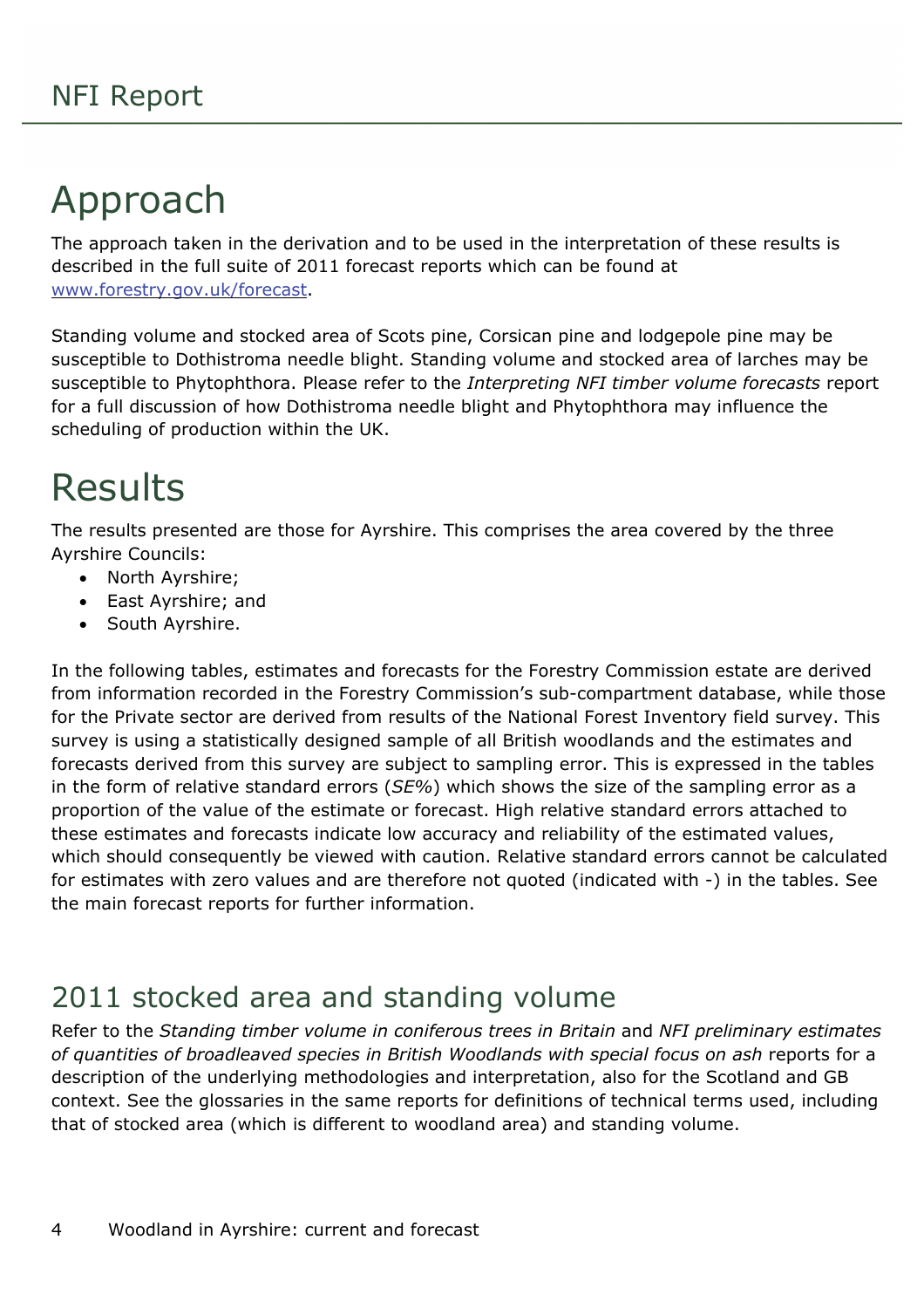In Tables 1-6, the figures for the Forestry Commission are based on harvesting regimes derived from Forestry Commission felling and thinning plans as of 31 March 2011. The Private sector information for these tables is based on a regime that has no harvesting.

<span id="page-4-0"></span>**Table 1** Stocked area by principal species at 31 March 2011

|                        | <b>FC</b>   | Private sector |                          | <b>Total</b>       |
|------------------------|-------------|----------------|--------------------------|--------------------|
| Principal species      | area        | area           |                          | area               |
|                        | $(000)$ ha) | $(000)$ ha)    | SE%                      | $(000 \text{ ha})$ |
| Ayrshire               |             |                |                          |                    |
| <b>All conifers</b>    | 23.9        | 15.8           | 9                        | 39.8               |
| Sitka spruce           | 21.0        | 13.5           | 11                       | 34.4               |
| Scots pine             | 0.2         | 0.4            | 48                       | 0.6                |
| Corsican pine          | 0.0         | 0.0            |                          | 0.0                |
| Norway spruce          | 0.2         | 0.3            | 66                       | 0.5                |
| Larches                | 1.0         | 0.8            | 40                       | 1.9                |
| Douglas fir            | 0.0         | 0.0            |                          | 0.0                |
| Lodgepole pine         | 1.5         | 0.6            | 73                       | 2.1                |
| Other conifers         | 0.1         | 0.1            | 111                      | 0.2                |
| <b>All broadleaves</b> | 0.9         | 9.5            | 12                       | 10.4               |
| Oak                    | 0.0         | 1.3            | 47                       | 1.3                |
| <b>Beech</b>           | 0.0         | 0.8            | 44                       | 0.8                |
| Sycamore               | 0.0         | 1.0            | 42                       | 1.0                |
| Ash                    | 0.0         | 1.0            | 43                       | 1.0                |
| <b>Birch</b>           | 0.0         | 2.0            | 33                       | 2.0                |
| Sweet chestnut         | 0.0         | 0.0            | $\overline{\phantom{0}}$ | 0.0                |
| Hazel                  | 0.0         | 0.4            | 87                       | 0.4                |
| Hawthorn               | 0.0         | 2.0            | 44                       | 2.0                |
| Alder                  | 0.0         | 0.1            | 42                       | 0.2                |
| Willow                 | 0.0         | 0.5            | 38                       | 0.5                |
| Other broadleaves      | 0.8         | 0.5            | 47                       | 1.3                |
| <b>All species</b>     | 24.8        | 25.4           | 6                        | 50.2               |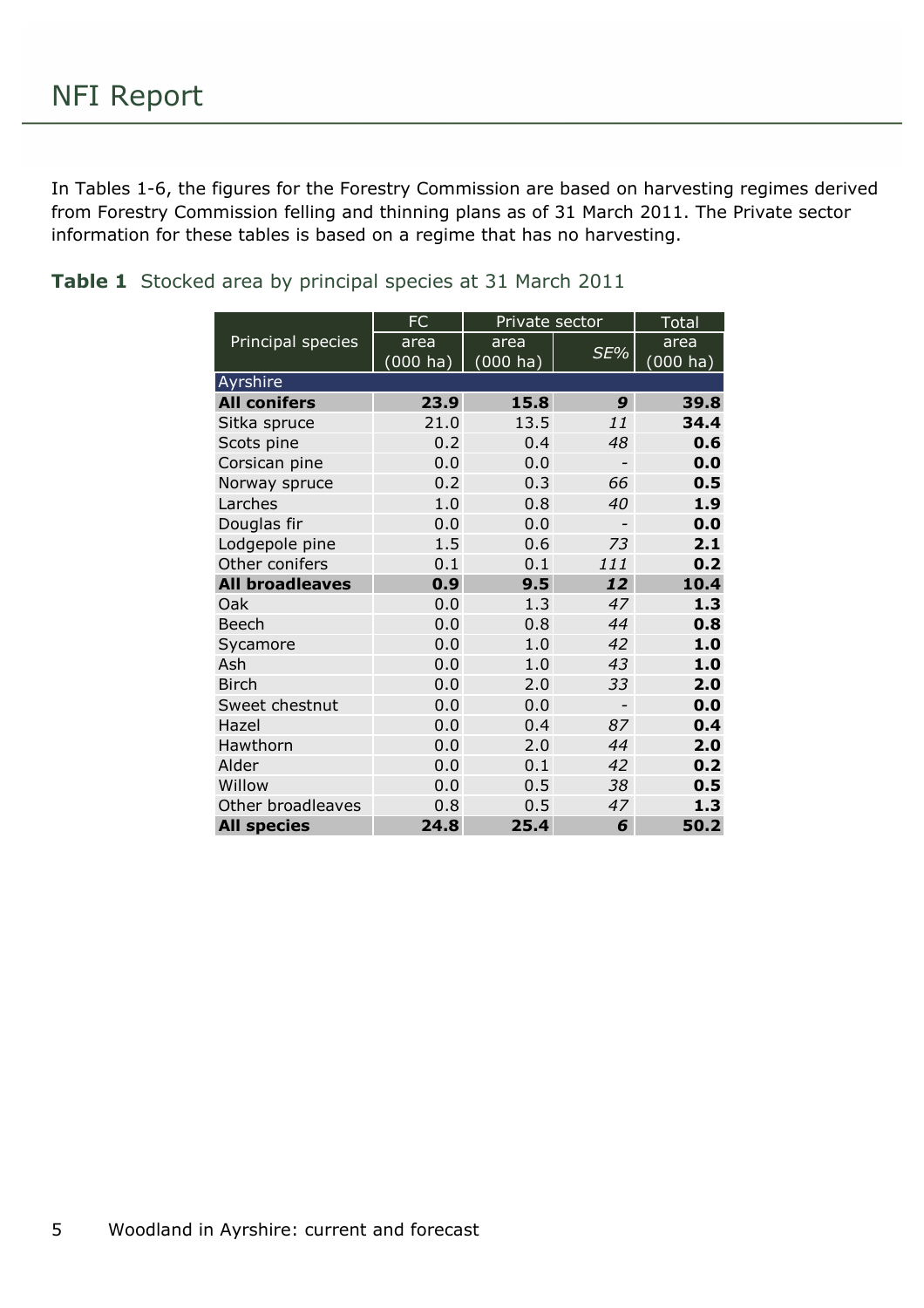#### <span id="page-5-0"></span>**Table 2** Stocked area by age class at 31 March 2011

|                    | <b>FC</b>   | Private sector |                          | <b>Total</b> |
|--------------------|-------------|----------------|--------------------------|--------------|
| Age class (years)  | area        | area           | SE%                      | area         |
|                    | $(000)$ ha) | (000 ha)       |                          | $(000)$ ha)  |
| Conifers           |             |                |                          |              |
| $0 - 10$           | 3.0         | 1.4            | 54                       | 4.4          |
| $11 - 20$          | 3.1         | 4.7            | 23                       | 7.8          |
| $21 - 40$          | 14.1        | 8.1            | 20                       | 22.2         |
| $41 - 60$          | 3.6         | 1.6            | 46                       | 5.2          |
| $61 - 80$          | 0.1         | 0.0            | -                        | 0.1          |
| 81-100             | 0.0         | 0.0            | $\overline{\phantom{0}}$ | 0.0          |
| $100+$             | 0.0         | 0.0            | -                        | 0.0          |
| <b>Total</b>       | 23.9        | 15.8           | 9                        | 39.8         |
| <b>Broadleaves</b> |             |                |                          |              |
| $0 - 10$           | 0.4         | 1.0            | 46                       | 1.4          |
| $11 - 20$          | 0.3         | 1.4            | 34                       | $1.7$        |
| $21 - 40$          | 0.2         | 4.6            | 24                       | 4.9          |
| $41 - 60$          | 0.0         | 1.8            | 34                       | 1.8          |
| $61 - 80$          | 0.0         | 0.0            | 88                       | 0.0          |
| $81 - 100$         | 0.0         | 0.6            | 93                       | 0.6          |
| $100+$             | 0.0         | 0.0            |                          | 0.0          |
| <b>Total</b>       | 0.9         | 9.5            | 12                       | 10.4         |
| All species        |             |                |                          |              |
| $0 - 10$           | 3.4         | 2.4            | 36                       | 5.8          |
| $11 - 20$          | 3.4         | 6.1            | 20                       | 9.5          |
| $21 - 40$          | 14.3        | 12.7           | 15                       | 27.1         |
| $41 - 60$          | 3.6         | 3.5            | 30                       | 7.1          |
| 61-80              | 0.1         | 0.0            | 88                       | 0.1          |
| 81-100             | 0.0         | 0.6            | 93                       | 0.6          |
| $100+$             | 0.0         | 0.0            |                          | 0.0          |
| <b>Total</b>       | 24.8        | 25.4           | 6                        | 50.2         |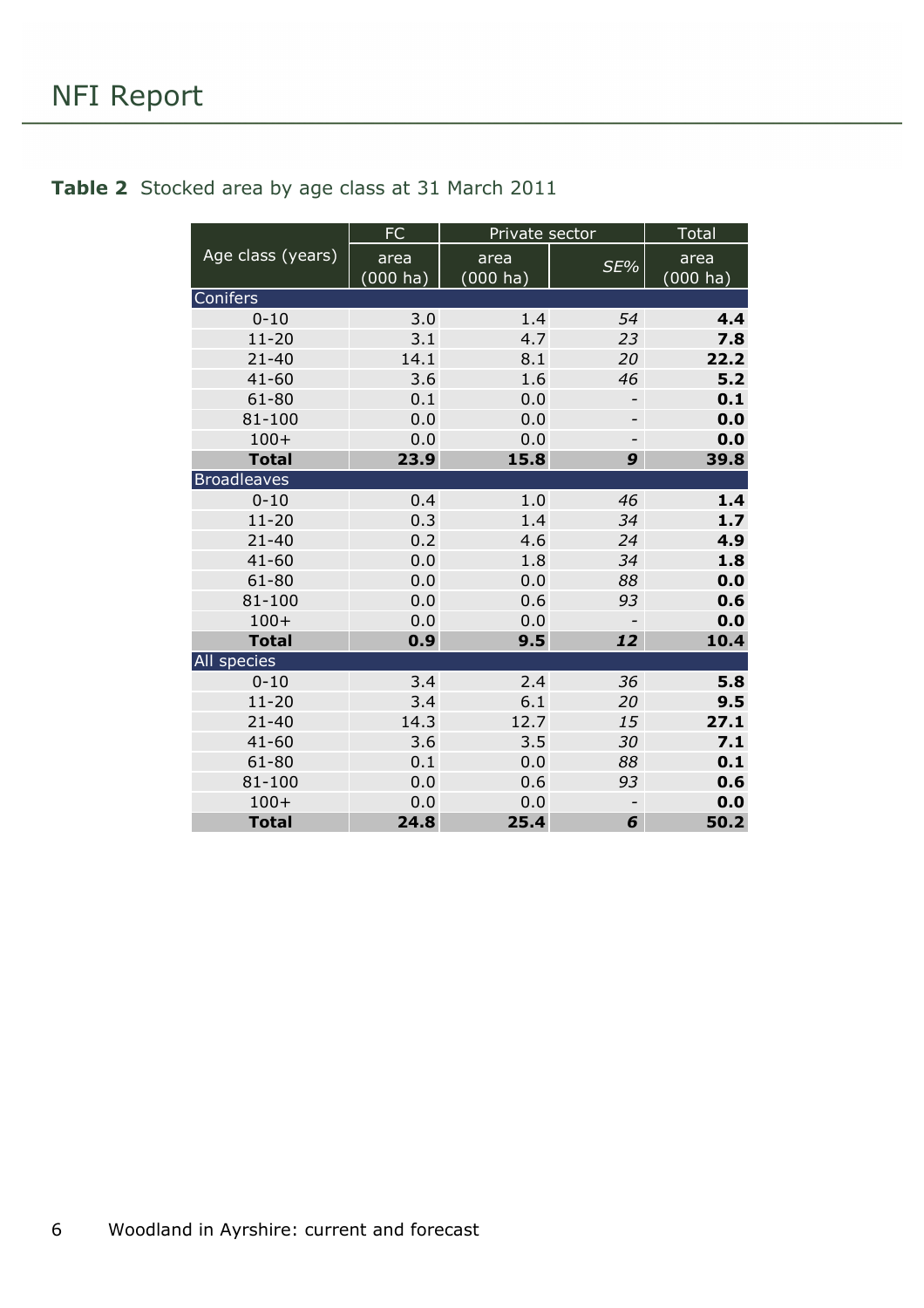| Mean stand DBH     | <b>FC</b> | Private sector     |     | <b>Total</b>       |
|--------------------|-----------|--------------------|-----|--------------------|
| (cm)               | area      | area               | SE% | area               |
|                    | (000 ha)  | $(000 \text{ ha})$ |     | $(000 \text{ ha})$ |
| Conifers           |           |                    |     |                    |
| $0 - 7$            | 4.1       | 2.1                | 41  | 6.3                |
| $7 - 10$           | 1.3       | 2.7                | 27  | 4.0                |
| $10 - 15$          | 6.3       | 1.9                | 43  | 8.2                |
| $15 - 20$          | 8.9       | 5.7                | 21  | 14.6               |
| $20 - 30$          | 3.2       | 2.6                | 32  | 5.8                |
| $30 - 40$          | 0.1       | 0.4                | 62  | 0.5                |
| $40 - 60$          | 0.0       | 0.1                | 107 | 0.1                |
| 60-80              | 0.0       | 0.3                | 111 | 0.3                |
| $80 +$             | 0.0       | 0.0                |     | 0.0                |
| <b>Total</b>       | 23.9      | 15.8               | 9   | 39.8               |
| <b>Broadleaves</b> |           |                    |     |                    |
| $0 - 7$            | 0.4       | 1.3                | 36  | 1.7                |
| $7 - 10$           | 0.4       | 3.7                | 28  | 4.2                |
| $10 - 15$          | 0.0       | 0.9                | 36  | 0.9                |
| $15 - 20$          | 0.0       | 0.5                | 77  | 0.5                |
| $20 - 30$          | 0.0       | 0.7                | 48  | 0.7                |
| $30 - 40$          | 0.0       | 0.6                | 58  | 0.6                |
| $40 - 60$          | 0.0       | 1.2                | 52  | 1.2                |
| 60-80              | 0.0       | 0.6                | 69  | 0.6                |
| $80 +$             | 0.0       | 0.0                | 0.0 |                    |
| <b>Total</b>       | 0.9       | 9.5                | 12  | 10.4               |
| All species        |           |                    |     |                    |
| $0 - 7$            | 4.5       | 3.5                | 28  | 8.0                |
| $7 - 10$           | 1.7       | 6.5                | 19  | 8.2                |
| $10 - 15$          | 6.3       | 2.8                | 31  | 9.1                |
| $15 - 20$          | 8.9       | 6.1                | 20  | 15.1               |
| $20 - 30$          | 3.2       | 3.2                | 28  | 6.4                |
| $30 - 40$          | 0.1       | 1.0                | 43  | 1.2                |
| $40 - 60$          | 0.0       | 1.3                | 48  | 1.3                |
| $60 - 80$          | 0.0       | 0.9                | 58  | 0.9                |
| $80 +$             | 0.0       | 0.0                |     | 0.0                |
| <b>Total</b>       | 24.8      | 25.4               | 6   | 50.2               |

### <span id="page-6-0"></span>**Table 3** Stocked area by mean stand dbh class at 31 March 2011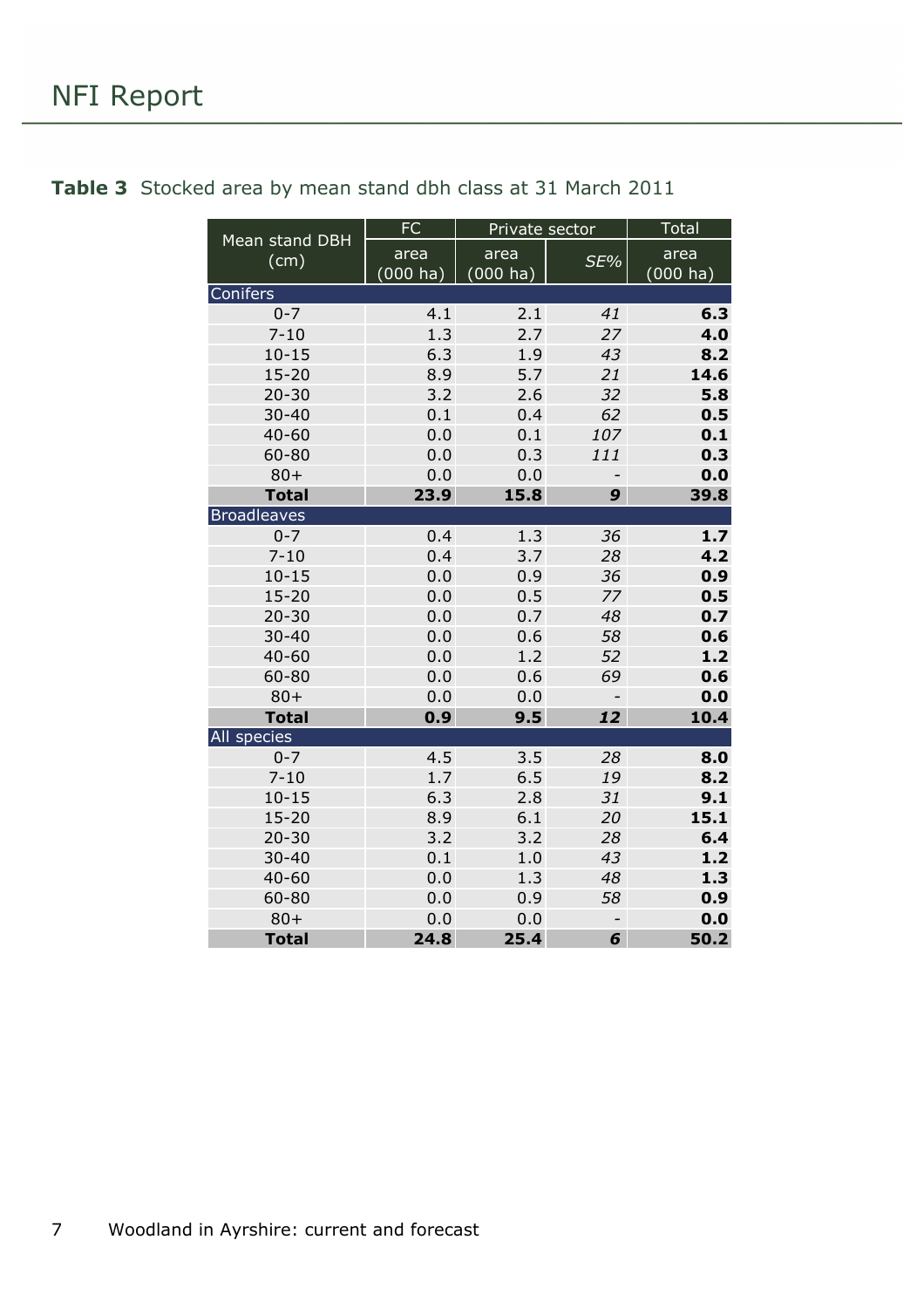#### <span id="page-7-0"></span>**Table 4** Standing volume by principal species at 31 March 2011

|                        | <b>FC</b>                       | Private sector                  |                          | <b>Total</b>                    |  |
|------------------------|---------------------------------|---------------------------------|--------------------------|---------------------------------|--|
| Principal species      | volume                          | volume                          |                          | volume                          |  |
|                        | $(000 \text{ m}^3 \text{ obs})$ | $(000 \text{ m}^3 \text{ obs})$ | SE%                      | $(000 \text{ m}^3 \text{ obs})$ |  |
| Ayrshire               |                                 |                                 |                          |                                 |  |
| <b>All conifers</b>    | 4,290                           | 3,851                           | 14                       | 8,140                           |  |
| Sitka spruce           | 3,972                           | 3,174                           | 18                       | 7,147                           |  |
| Scots pine             | 3                               | 213                             | 65                       | 216                             |  |
| Corsican pine          | $\overline{0}$                  | $\Omega$                        | $\overline{\phantom{a}}$ | $\bf{0}$                        |  |
| Norway spruce          | 29                              | 80                              | 70                       | 109                             |  |
| Larches                | 107                             | 193                             | 62                       | 300                             |  |
| Douglas fir            | $\overline{1}$                  | 0                               |                          | $\mathbf{1}$                    |  |
| Lodgepole pine         | 167                             | 158                             | 76                       | 325                             |  |
| Other conifers         | 9                               | 22                              | 111                      | 32                              |  |
| <b>All broadleaves</b> | 14                              | 2,051                           | 38                       | 2,065                           |  |
| Oak                    | $\Omega$                        | 1,004                           | 51                       | 1,004                           |  |
| <b>Beech</b>           | $\overline{0}$                  | 277                             | 47                       | 278                             |  |
| Sycamore               | 0                               | 238                             | 62                       | 238                             |  |
| Ash                    | $\Omega$                        | 286                             | 82                       | 286                             |  |
| <b>Birch</b>           | 0                               | 92                              | 66                       | 93                              |  |
| Sweet chestnut         | 0                               | 0                               | $\overline{a}$           | $\bf{0}$                        |  |
| Hazel                  | 0                               | 14                              | 102                      | 14                              |  |
| Hawthorn               | $\overline{0}$                  | 71                              | 42                       | 71                              |  |
| Alder                  | $\overline{2}$                  | $\overline{4}$                  | 101                      | 6                               |  |
| Willow                 | 0                               | 15                              | 55                       | 15                              |  |
| Other broadleaves      | 12                              | 50                              | 46                       | 61                              |  |
| <b>All species</b>     | 4,304                           | 5,902                           | 16                       | 10,206                          |  |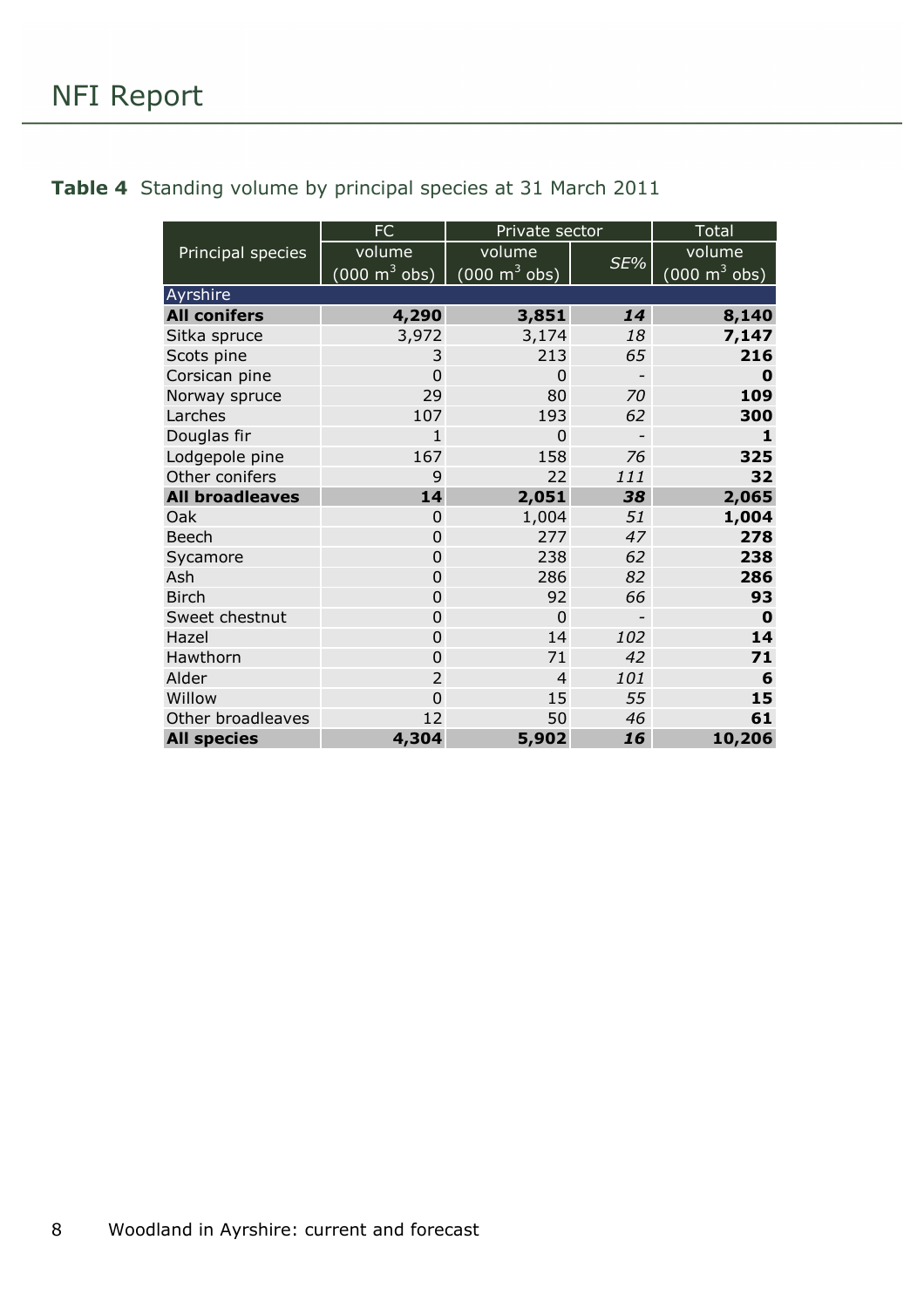### <span id="page-8-0"></span>**Table 5** Standing volume by age class at 31 March 2011

|                    | <b>FC</b>                       | Private sector                  |                              | <b>Total</b>                    |
|--------------------|---------------------------------|---------------------------------|------------------------------|---------------------------------|
| Age class (years)  | volume                          | volume                          |                              | volume                          |
|                    | $(000 \text{ m}^3 \text{ obs})$ | $(000 \text{ m}^3 \text{ obs})$ | SE%                          | $(000 \text{ m}^3 \text{ obs})$ |
| Conifers           |                                 |                                 |                              |                                 |
| $0 - 10$           | $\overline{0}$                  | $\overline{0}$                  | $\qquad \qquad \blacksquare$ | $\mathbf 0$                     |
| $11 - 20$          | 73                              | 275                             | 39                           | 348                             |
| $21 - 40$          | 2,972                           | 2,657                           | 22                           | 5,629                           |
| $41 - 60$          | 1,208                           | 918                             | 54                           | 2,126                           |
| $61 - 80$          | 35                              | 0                               | -                            | 35                              |
| 81-100             | $\overline{2}$                  | $\mathbf 0$                     | $\qquad \qquad$              | $\overline{\mathbf{2}}$         |
| $100+$             | 0                               | $\overline{0}$                  |                              | $\mathbf 0$                     |
| <b>Total</b>       | 4,290                           | 3,851                           | 14                           | 8,140                           |
| <b>Broadleaves</b> |                                 |                                 |                              |                                 |
| $0 - 10$           | 0                               | 0                               | 64                           | $\bf{0}$                        |
| $11 - 20$          | $\overline{2}$                  | 15                              | 42                           | 17                              |
| $21 - 40$          | 8                               | 800                             | 34                           | 808                             |
| $41 - 60$          | $\mathbf{1}$                    | 834                             | 54                           | 835                             |
| $61 - 80$          | $\mathbf{1}$                    | 11                              | 90                           | 12                              |
| $81 - 100$         | $\overline{0}$                  | 390                             | 93                           | 390                             |
| $100+$             | 3                               | 0                               |                              | 3                               |
| <b>Total</b>       | 14                              | 2,051                           | 38                           | 2,065                           |
| All species        |                                 |                                 |                              |                                 |
| $0 - 10$           | $\overline{0}$                  | $\overline{0}$                  | 66                           | 0                               |
| $11 - 20$          | 75                              | 290                             | 38                           | 365                             |
| $21 - 40$          | 2,980                           | 3,456                           | 19                           | 6,436                           |
| $41 - 60$          | 1,209                           | 1,754                           | 39                           | 2,962                           |
| $61 - 80$          | 35                              | 11                              | 90                           | 46                              |
| $81 - 100$         | $\overline{2}$                  | 390                             | 93                           | 392                             |
| $100+$             | 3                               | $\Omega$                        |                              | 3                               |
| <b>Total</b>       | 4,304                           | 5,902                           | 16                           | 10,206                          |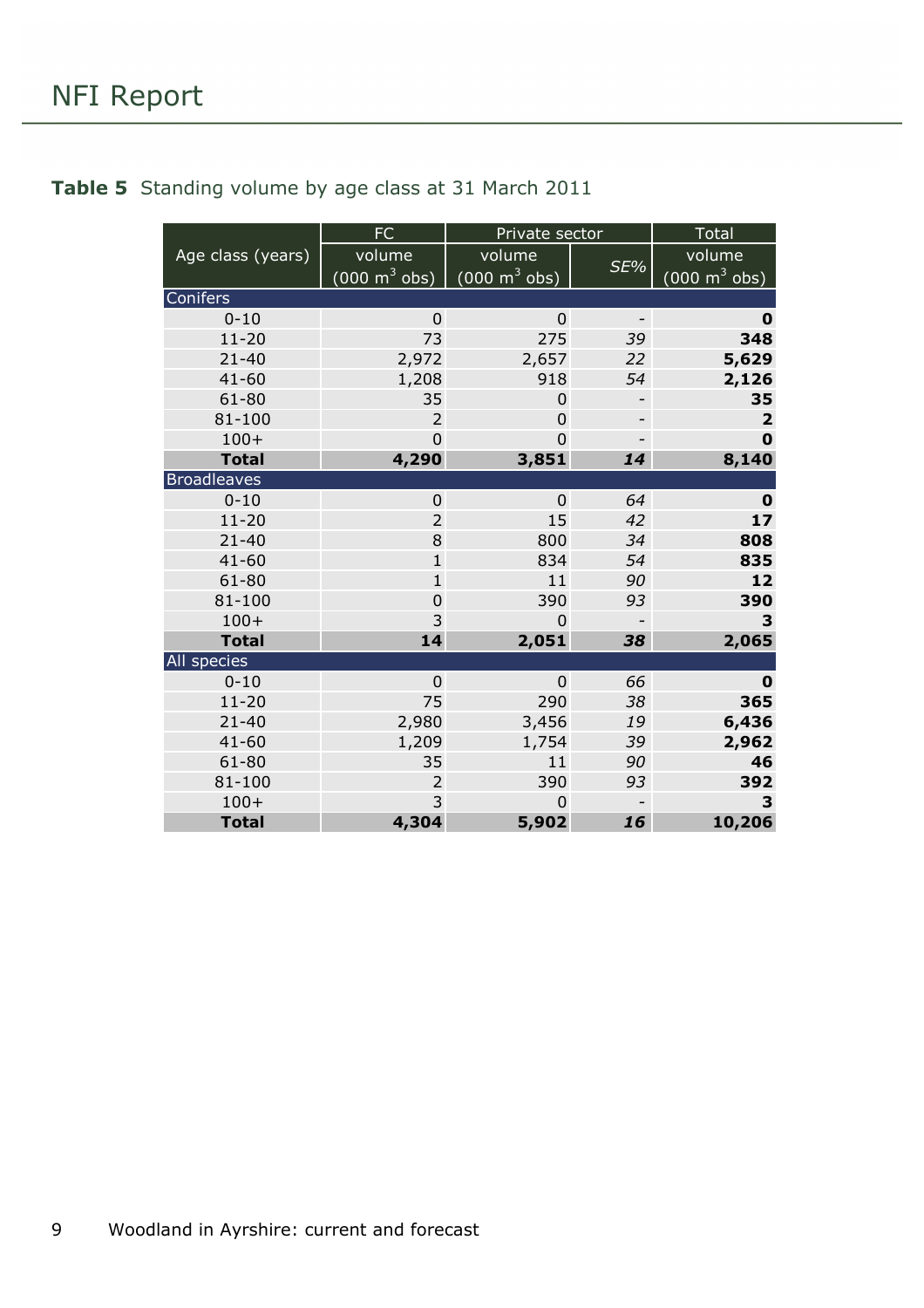|                        | <b>FC</b>                       | Private sector                  | <b>Total</b>   |                                 |
|------------------------|---------------------------------|---------------------------------|----------------|---------------------------------|
| Mean stand DBH<br>(cm) | volume                          | volume                          | SE%            | volume                          |
|                        | $(000 \text{ m}^3 \text{ obs})$ | $(000 \text{ m}^3 \text{ obs})$ |                | $(000 \text{ m}^3 \text{ obs})$ |
| Conifers               |                                 |                                 |                |                                 |
| $0 - 7$                | $\pmb{0}$                       | 5                               | 70             | 5                               |
| $7 - 10$               | 25                              | 90                              | 28             | 114                             |
| $10 - 15$              | 617                             | 187                             | 40             | 804                             |
| $15 - 20$              | 2,359                           | 1,948                           | 25             | 4,306                           |
| $20 - 30$              | 1,251                           | 1,352                           | 38             | 2,603                           |
| $30 - 40$              | 33                              | 101                             | 74             | 134                             |
| $40 - 60$              | 5                               | 57                              | 109            | 62                              |
| $60 - 80$              | $\boldsymbol{0}$                | 112                             | 111            | 112                             |
| $80 +$                 | $\overline{0}$                  | $\overline{0}$                  | $\overline{a}$ | $\mathbf 0$                     |
| <b>Total</b>           | 4,290                           | 3,851                           | 14             | 8,140                           |
| <b>Broadleaves</b>     |                                 |                                 |                |                                 |
| $0 - 7$                | $\boldsymbol{0}$                | 3                               | 82             | 3                               |
| $7 - 10$               | 8                               | 108                             | 30             | 117                             |
| $10 - 15$              | 3                               | 78                              | 31             | 81                              |
| $15 - 20$              | $\mathbf 1$                     | 81                              | 73             | 82                              |
| $20 - 30$              | $\boldsymbol{0}$                | 184                             | 52             | 184                             |
| $30 - 40$              | $\overline{2}$                  | 413                             | 62             | 415                             |
| $40 - 60$              | $\boldsymbol{0}$                | 631                             | 56             | 631                             |
| 60-80                  | $\boldsymbol{0}$                | 552                             | 81             | 552                             |
| $80 +$                 | $\mathbf 0$                     | $\mathbf 0$                     | $\overline{a}$ | $\mathbf 0$                     |
| <b>Total</b>           | 14                              | 2,051                           | 38             | 2,065                           |
| All species            |                                 |                                 |                |                                 |
| $0 - 7$                | $\mathbf 0$                     | 8                               | 53             | 8                               |
| $7 - 10$               | 33                              | 199                             | 20             | 232                             |
| $10 - 15$              | 620                             | 266                             | 29             | 885                             |
| $15 - 20$<br>$20 - 30$ | 2,360                           | 2,029                           | 24             | 4,389                           |
| $30 - 40$              | 1,251<br>35                     | 1,533<br>514                    | 34<br>52       | 2,785<br>549                    |
| $40 - 60$              | 5                               | 689                             | 52             | 693                             |
| 60-80                  | $\mathbf 0$                     | 665                             | 70             | 665                             |
| $80 +$                 | $\boldsymbol{0}$                | $\mathbf 0$                     | $\overline{a}$ | $\mathbf 0$                     |
| <b>Total</b>           | 4,304                           | 5,902                           | 16             | 10,206                          |

#### <span id="page-9-0"></span>**Table 6** Standing volume by mean stand dbh class at 31 March 2011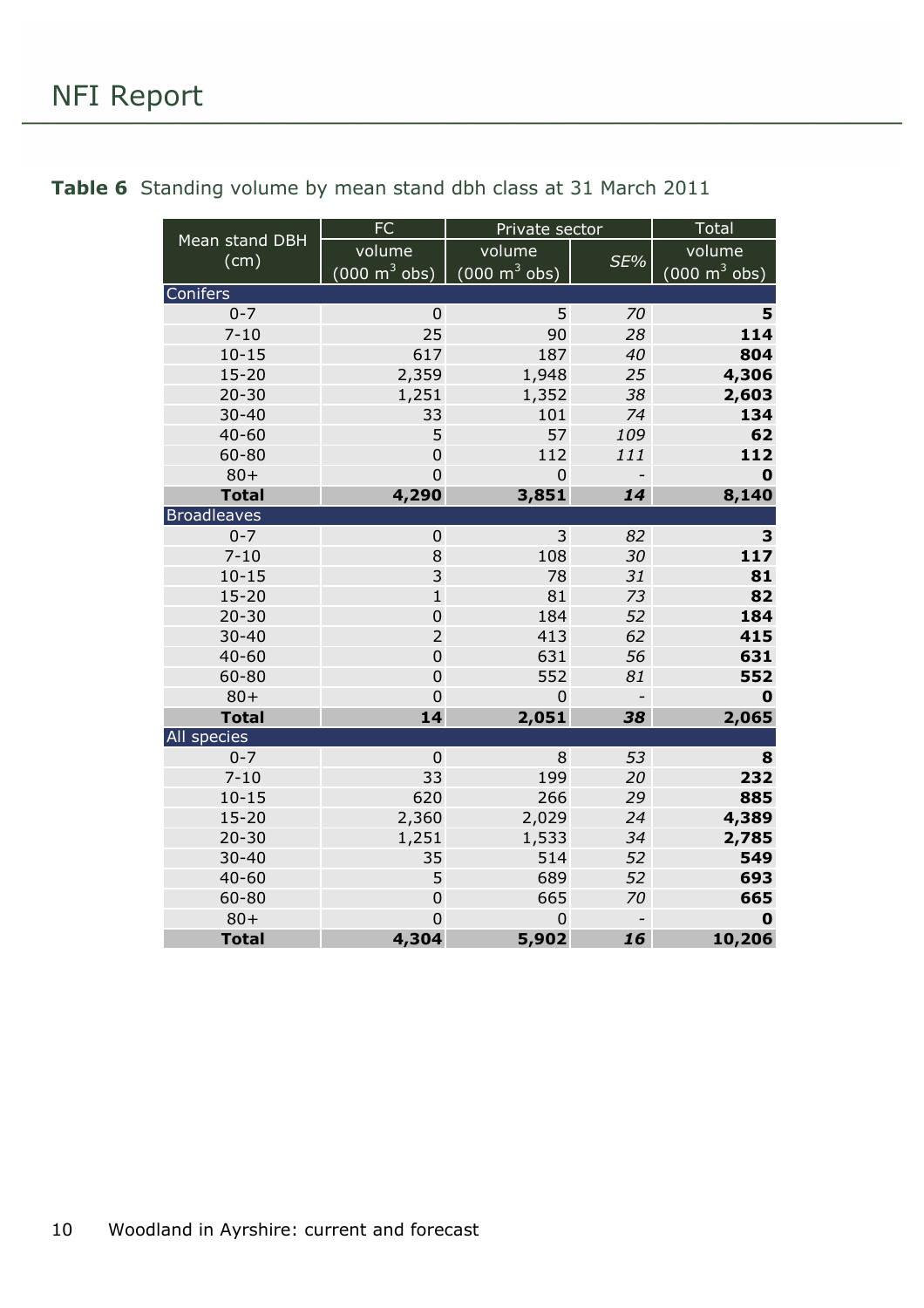## <span id="page-10-0"></span>25-year forecast of softwood timber availability

Refer to the *25-year forecast of softwood timber availability* report for a description of the underlying methodology and interpretation, and also for the Scotland and GB context.

In Tables 7-10 the figures for the Forestry Commission are based on harvesting regimes derived from Forestry Commission felling and thinning plans as of 31 March 2011. The Private sector information for these tables is based on a scenario which assumes felling at age of maximum mean annual increment with moderate wind risk measures. Like-for-like restocking assumptions have been made.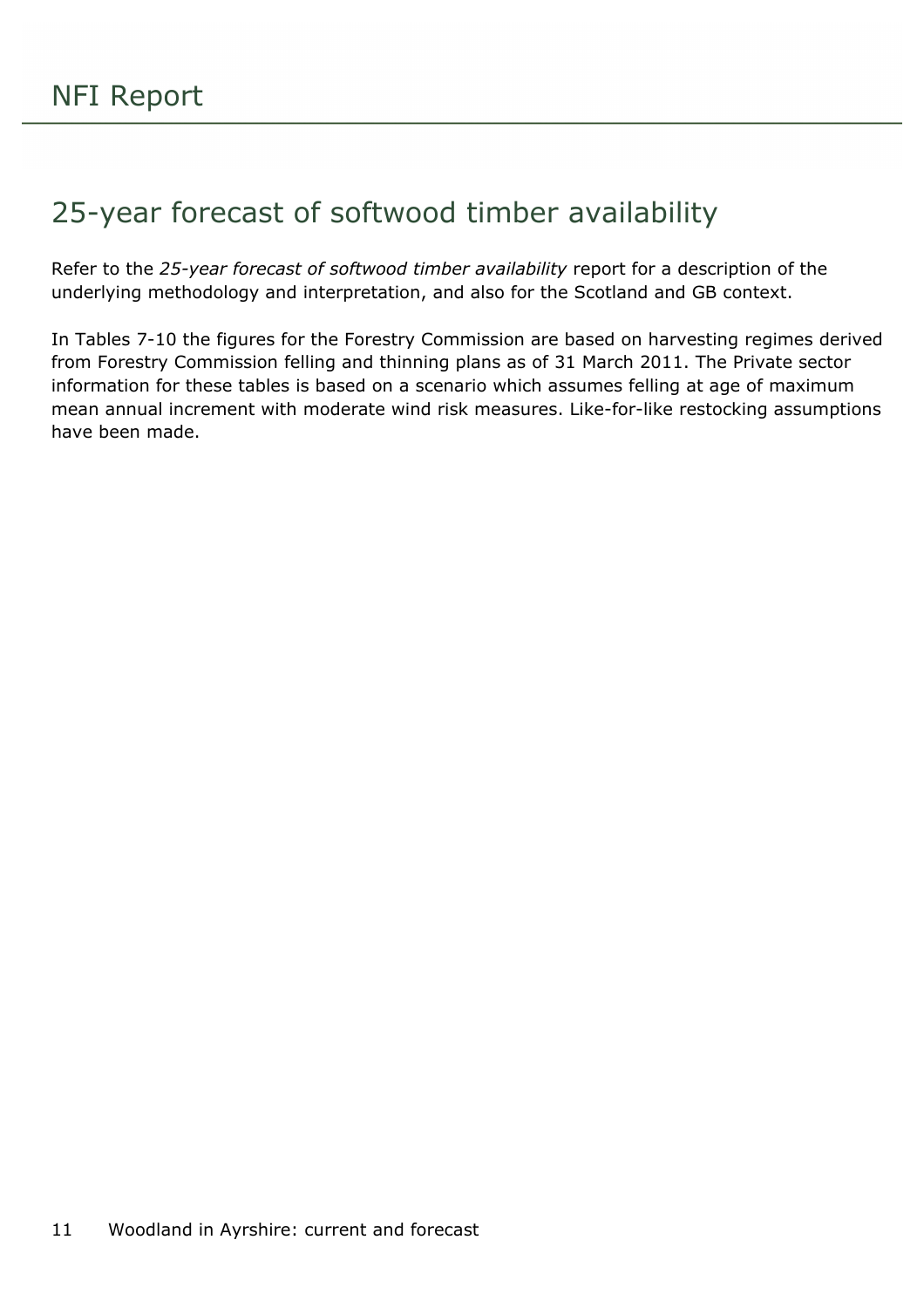| <b>Table 7</b> 25-year forecast of softwood availability broken down by time period and principal species |  |  |  |  |  |  |  |  |  |  |
|-----------------------------------------------------------------------------------------------------------|--|--|--|--|--|--|--|--|--|--|
|-----------------------------------------------------------------------------------------------------------|--|--|--|--|--|--|--|--|--|--|

|                     | 2012-16                |                | 2017-21                  |                 | 2022-26                                  |                          | 2027-31   |                                          |                          | 2032-36                            |                |        |                         |                |     |
|---------------------|------------------------|----------------|--------------------------|-----------------|------------------------------------------|--------------------------|-----------|------------------------------------------|--------------------------|------------------------------------|----------------|--------|-------------------------|----------------|-----|
|                     | <b>FC</b>              | Private sector |                          | FC.             | Private sector                           |                          | <b>FC</b> | Private sector                           |                          | <b>FC</b>                          | Private sector |        | FC                      | Private sector |     |
| Principal species   | volume<br>$(0003$ obs) |                | $SE\%$ $ $               |                 | volume<br>SE%<br>(000m <sup>3</sup> obs) |                          |           | volume<br>SE%<br>(000m <sup>3</sup> obs) |                          | volume<br>(000 $\mathsf{m}^3$ obs) |                | $SE\%$ | volume<br>$(000m3$ obs) |                | SE% |
| Ayrshire            |                        |                |                          |                 |                                          |                          |           |                                          |                          |                                    |                |        |                         |                |     |
| <b>All conifers</b> | 298                    | 119            | 56                       | 242             | 216                                      | 46                       | 241       | 364                                      | 36                       | 207                                | 352            | 32     | 239                     | 216            | 49  |
| Sitka spruce        | 274                    | 82             | 77                       | 225             | 203                                      | 49                       | 232       | 351                                      | 38                       | 200                                | 312            | 35     | 229                     | 170            | 60  |
| Scots pine          |                        |                | 63                       | 0               | 5                                        | 63                       | 0         | 5                                        | 64                       | $\Omega$                           | 16             | 68     | 0                       | 4              | 70  |
| Corsican pine       |                        | 0              | $\overline{\phantom{a}}$ | 0               | 0                                        | $\overline{\phantom{a}}$ | 0         | 0                                        | $\overline{\phantom{a}}$ | 0                                  | $\Omega$       |        | 0                       | 0              |     |
| Norway spruce       |                        |                | 96                       | $\overline{2}$  | $\overline{4}$                           | 79                       | $\Omega$  | $\overline{4}$                           | 81                       |                                    |                | 96     |                         | 3              | 96  |
| Larches             | 6                      | 26             | 91                       | 4               |                                          | 55                       | 3         |                                          | 52                       |                                    | 18             | 83     |                         | 11             | 71  |
| Douglas fir         |                        | 0              | $\overline{\phantom{0}}$ | 0               | 0                                        | $\overline{\phantom{0}}$ | 0         | 0                                        | $\overline{\phantom{0}}$ | 0                                  | $\Omega$       |        | 0                       | 0              |     |
| Lodgepole pine      | 16                     | 3              | 106                      | 10 <sub>1</sub> | 3                                        | 106                      | 5         | 3                                        | 106                      |                                    | 3              | 106    | $\overline{2}$          | 16             | 93  |
| Other conifers      |                        |                | $\overline{\phantom{0}}$ | 0               | $\Omega$                                 | $-$                      |           |                                          | $\overline{\phantom{a}}$ |                                    |                |        | 0                       | 11             | 111 |

#### **Table 8** 25-year forecast of softwood availability broken down by time period and size class

|                          |                                     |          | 2012-16                    |                |          |                            | 2017-21  |                                      |                |          |
|--------------------------|-------------------------------------|----------|----------------------------|----------------|----------|----------------------------|----------|--------------------------------------|----------------|----------|
| Top                      | <b>FC</b>                           |          |                            | Private sector |          | <b>FC</b>                  |          |                                      | Private sector |          |
| diameter<br>class $(cm)$ | volume<br>(000 m $\mathrm{^3}$ obs) | % spruce | volume<br>(000 m $^3$ obs) | SE%            | % spruce | volume<br>(000 m $^3$ obs) | % spruce | volume<br>(000 m $\mathrm{^3}$ obs). | SE%            | % spruce |
| Ayrshire                 |                                     |          |                            |                |          |                            |          |                                      |                |          |
| <b>Total</b>             | 298                                 | 93       | 119                        | 56             | 71       | 242                        | 94       | 216                                  | 46             | 96       |
| $7 - 14$                 | 85                                  | 87       | 19                         | 40             | 80       | 57                         | 88       | 28                                   | 31             | 92       |
| $14 - 16$                | 37                                  | 91       | 10                         | 48             | 79       | 28                         | 92       | 13                                   | 39             | 93       |
| $16 - 18$                | 38                                  | 93       | 10                         | 51             | 76       | 29                         | 93       | 16                                   | 43             | 94       |
| $18 - 24$                | 92                                  | 95       | 35                         | 65             | 76       | 79                         | 96       | 77                                   | 52             | 97       |
| 24-34                    | 41                                  | 97       | 32                         | 70             | 66       | 44                         | 98       | 69                                   | 55             | 98       |
| 34-44                    | 4                                   | 97       | 9                          | 61             | 53       | 6                          | 99       | $\overline{7}$                       | 58             | 95       |
| 44-54                    | $\mathbf{1}$                        | 100      | $\overline{2}$             | 63             | 23       | $\mathbf 0$                | 100      | $\overline{3}$                       | 87             | 93       |
| $54+$                    | 0                                   | 100      | $\overline{2}$             | 87             | 76       | $\overline{0}$             | 100      | $\overline{2}$                       | 87             | 95       |

#### <span id="page-11-1"></span><span id="page-11-0"></span>12 Woodland in Ayrshire: current and forecast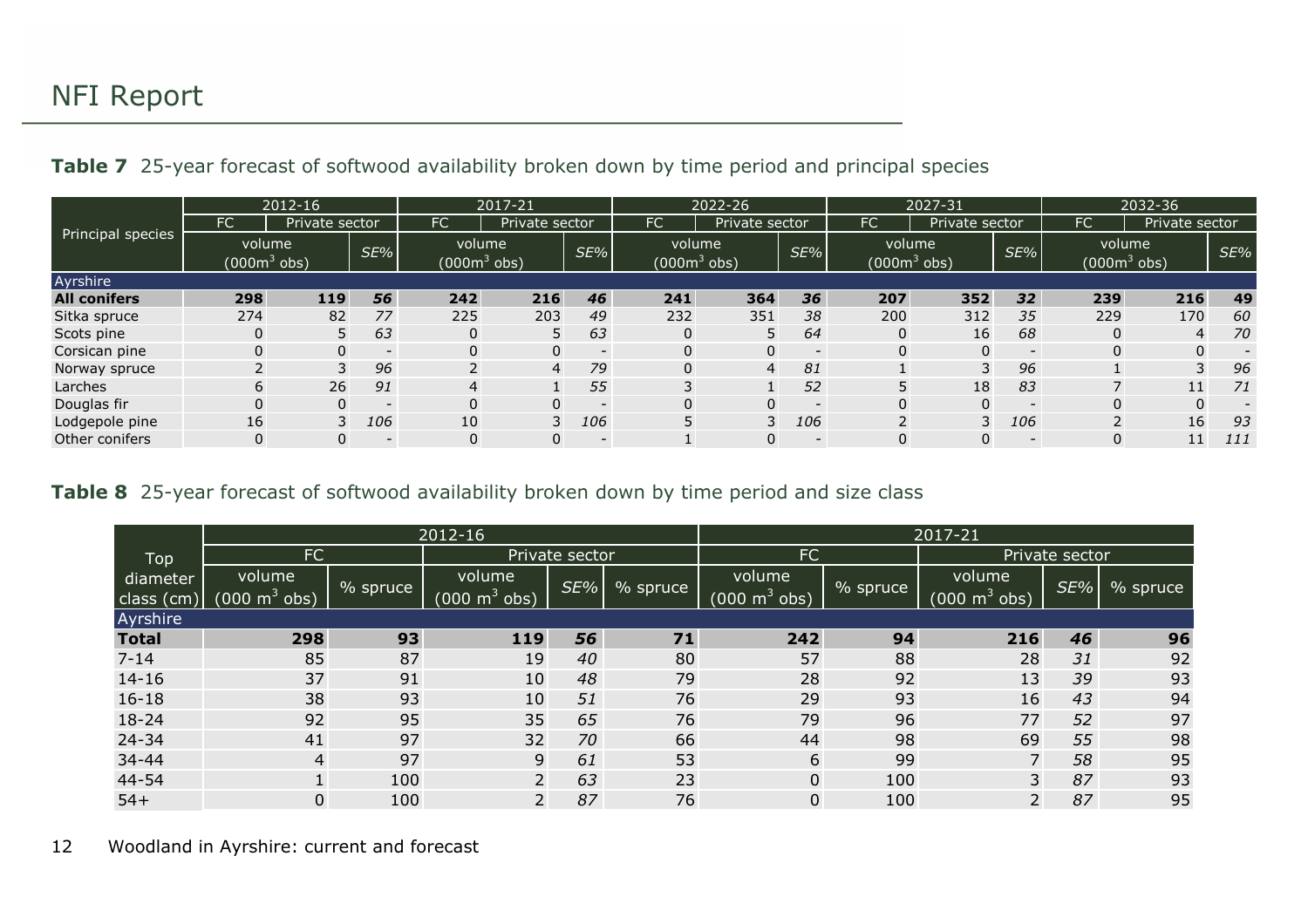Table 8 (cont'd) 25-year forecast of softwood availability broken down by time period and size class

|                        | 2022-26                            |          |                                       |     | 2027-31  |                                     |          |                             |     |          |
|------------------------|------------------------------------|----------|---------------------------------------|-----|----------|-------------------------------------|----------|-----------------------------|-----|----------|
| Top                    | <b>FC</b>                          |          | Private sector                        |     |          | <b>FC</b>                           |          | Private sector              |     |          |
| diameter<br>class (cm) | volume<br>(000 m <sup>3</sup> obs) | % spruce | volume<br>$000 \; \text{m}^3$<br>obs) | SE% | % spruce | volume<br>$000^\circ$<br>$m^3$ obs) | % spruce | volume<br>$m^3$ obs)<br>000 | SE% | % spruce |
| Ayrshire               |                                    |          |                                       |     |          |                                     |          |                             |     |          |
| <b>Total</b>           | 241                                | 96       | 364                                   | 36  | 98       | 207                                 | 97       | 352                         | 32  | 89       |
| $7 - 14$               | 52                                 | 93       | 56                                    | 36  | 97       | 37                                  | 94       | 36                          | 34  | 82       |
| $14 - 16$              | 26                                 | 95       | 32                                    | 37  | 98       | 20                                  | 96       | 22                          | 35  | 89       |
| $16 - 18$              | 29                                 | 96       | 41                                    | 37  | 98       | 22                                  | 96       | 27                          | 35  | 89       |
| $18 - 24$              | 79                                 | 97       | 139                                   | 36  | 98       | 68                                  | 97       | 115                         | 37  | 92       |
| 24-34                  | 47                                 | 99       | 86                                    | 39  | 98       | 49                                  | 98       | 102                         | 37  | 92       |
| 34-44                  | $\overline{7}$                     | 100      |                                       | 54  | 93       | 9                                   | 99       | 20                          | 42  | 84       |
| 44-54                  |                                    | 100      |                                       | 67  | 67       | $\overline{2}$                      | 100      | 6                           | 71  | 66       |
| $54+$                  | 0                                  | 100      | 2                                     | 99  | 88       | $\pmb{0}$                           | 100      | 23                          | 98  | 88       |

|                          | 2032-36                                       |                      |                                           |     |          |  |  |  |
|--------------------------|-----------------------------------------------|----------------------|-------------------------------------------|-----|----------|--|--|--|
| Top                      | FC                                            |                      | Private sector                            |     |          |  |  |  |
| diameter<br>class $(cm)$ | volume<br>$(000 \; \text{m}^3 \; \text{obs})$ | $\frac{9}{6}$ spruce | volume<br>$(000 \text{ m}^3 \text{ obs})$ | SE% | % spruce |  |  |  |
| Ayrshire                 |                                               |                      |                                           |     |          |  |  |  |
| <b>Total</b>             | 239                                           | 96                   | 216                                       | 49  | 80       |  |  |  |
| $7 - 14$                 | 46                                            | 93                   | 28                                        | 64  | 80       |  |  |  |
| $14 - 16$                | 24                                            | 94                   | 15                                        | 62  | 81       |  |  |  |
| $16 - 18$                | 27                                            | 95                   | 17                                        | 58  | 81       |  |  |  |
| $18 - 24$                | 77                                            | 97                   | 62                                        | 48  | 82       |  |  |  |
| $24 - 34$                | 51                                            | 98                   | 68                                        | 59  | 83       |  |  |  |
| $34 - 44$                | 10                                            | 99                   | 20                                        | 71  | 79       |  |  |  |
| 44-54                    | 2                                             | 99                   | 4                                         | 68  | 47       |  |  |  |
| $54+$                    | 1                                             | 98                   |                                           | 88  | 0        |  |  |  |

<span id="page-12-0"></span>13 Woodland in Ayrshire: current and forecast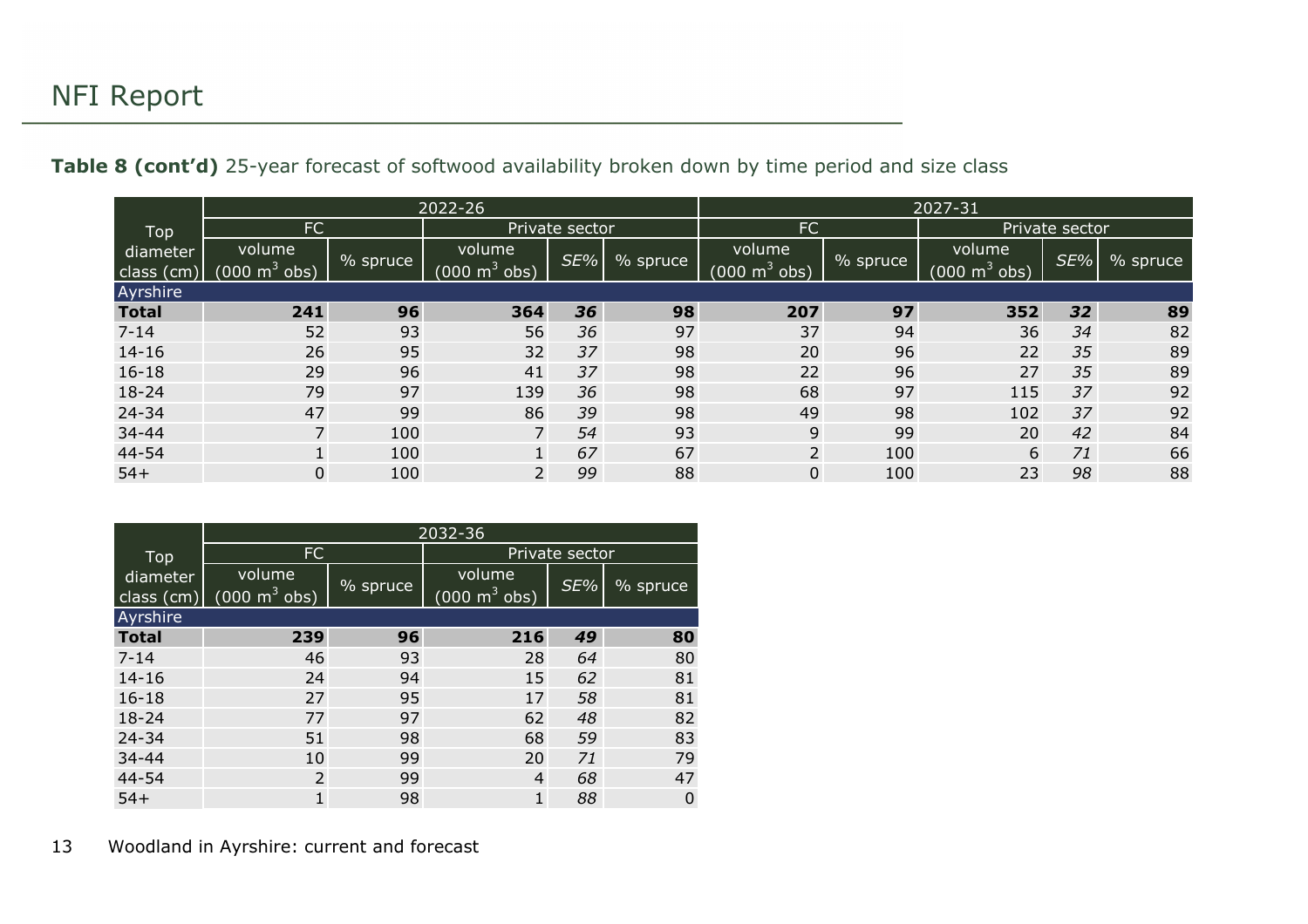### <span id="page-13-0"></span>Volume not in the forecast

The following stands, volumes and areas have not been included in the main forecast results. Due to their specific nature they are treated as 'special cases' and are assessed separately. Dependent on the perspective taken on their nature, the likelihood of these stands being harvested or not can be assessed and a view taken as to whether or not these volumes should be added to the figures already quoted in the main forecasts in terms of a total assessment of standing volume, increment and production.

#### Overdue timber

Overdue volume relates to that volume which is held within trees and stands that are currently beyond the fell age set by the harvesting scenario.

|                       | FC                                        | Private sector |     |                     | <b>FC</b> | Private sector |     |
|-----------------------|-------------------------------------------|----------------|-----|---------------------|-----------|----------------|-----|
| Principal species     | volume<br>$(000 \text{ m}^3 \text{ obs})$ | SE%            |     | area<br>$(000)$ ha) |           | SE%            |     |
| Ayrshire <sup>'</sup> |                                           |                |     |                     |           |                |     |
| <b>All conifers</b>   | 87                                        | 281            | 56  |                     | 0.3       | 0.3            | 53  |
| Sitka spruce          | 73                                        | 49             | 100 |                     | 0.3       | 0.1            | 96  |
| Scots pine            | 0                                         | 0              |     |                     | 0.0       | 0.0            |     |
| Corsican pine         | 0                                         | 0              |     |                     | 0.0       | 0.0            |     |
| Norway spruce         | 4                                         | 0              |     |                     | 0.0       | 0.0            |     |
| Larches               | 4                                         | 50             | 111 |                     | 0.0       | 0.1            | 111 |
| Douglas fir           | 0                                         | $\Omega$       |     |                     | 0.0       | 0.0            |     |
| Lodgepole pine        | 5.                                        | 0              |     |                     | 0.0       | 0.0            |     |
| Other conifers        | 0                                         | 179            | 77  |                     | 0.0       | 0.1            | 77  |

#### <span id="page-13-1"></span>**Table 9** Overdue volumes and areas

Refer to the *25-year forecast of softwood timber availability* report for a description of the underlying methodology and interpretation of overdue volume and area.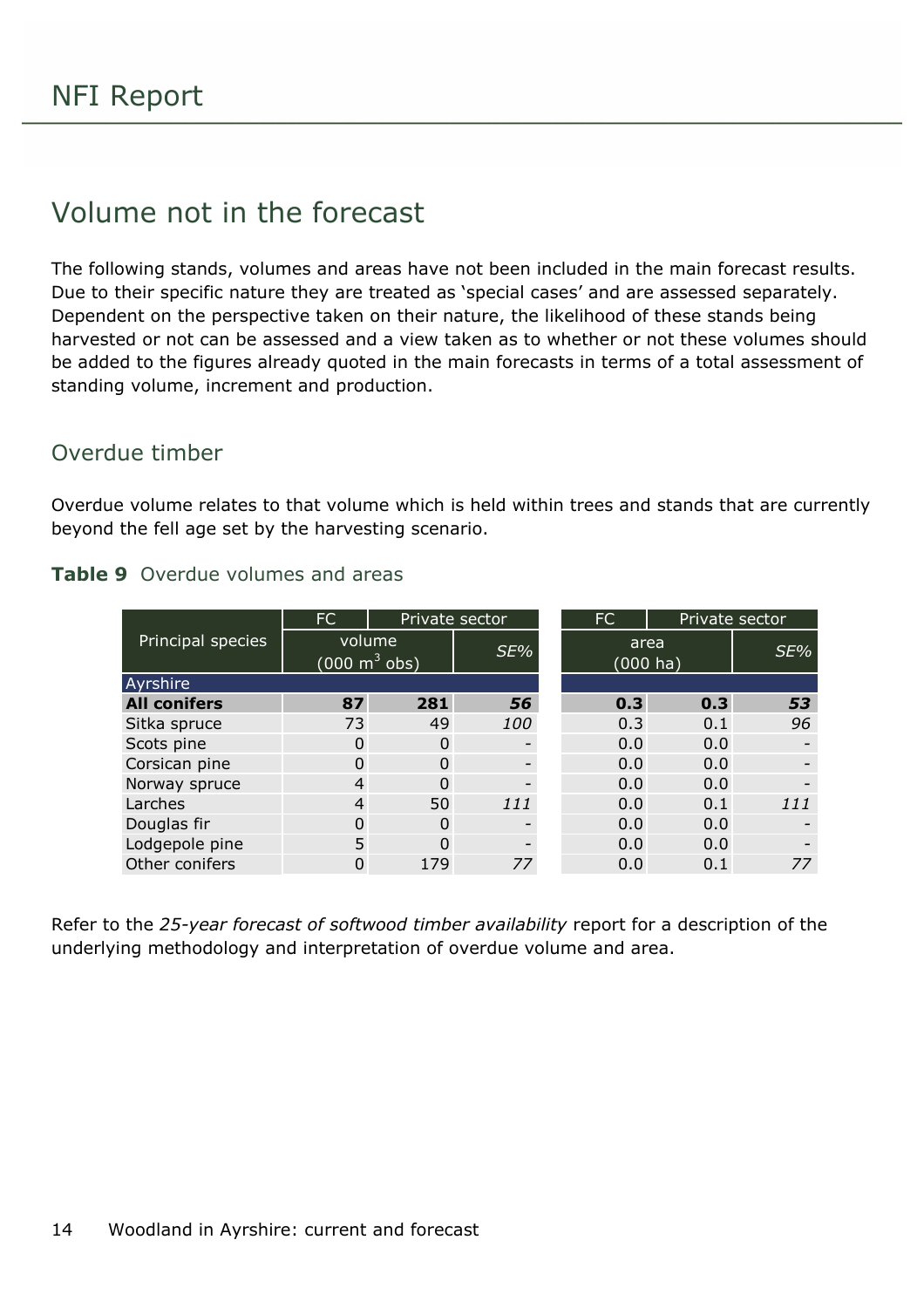#### Forestry Commission sales of land

Forestry Commission flag the year of any planned disposals within the sub-compartment database and these areas continue to contribute to the Forestry Commission forecast until the date of disposal. After that point these areas and any standing volume are removed from the FC forecast. Table 10 summarises the area and standing volume at the time of disposal as indicated within the sub-compartment database.

<span id="page-14-0"></span>**Table 10** Standing volume and stocked area of Forestry Commission land marked for disposal

|              | Conifers                        | <b>Broadleaves</b> | Conifers    | <b>Broadleaves</b> |  |
|--------------|---------------------------------|--------------------|-------------|--------------------|--|
| ${\sf FC}$   | volume                          |                    | area        |                    |  |
|              | $(000 \text{ m}^3 \text{ obs})$ |                    | $(000)$ ha) |                    |  |
| Ayrshire     |                                 |                    |             |                    |  |
| <b>Total</b> |                                 |                    | 0.6         | 0.0                |  |
| 2012         | 42.5                            | 0.0                | 0.1         | 0.0                |  |
| 2013         | 73.9                            | 0.5                | 0.5         | 0.0                |  |
| 2014         | 0.0                             | 0.0                | 0.0         | 0.0                |  |
| 2015         | 0.0                             | 0.0                | 0.0         | 0.0                |  |
| 2016         | 0.0                             | 0.0                | 0.0         | 0.0                |  |
| 2017         | 0.0                             | 0.0                | 0.0         | 0.0                |  |
| 2018         | 0.0                             | 0.0                | 0.0         | 0.0                |  |
| 2019         | 0.0                             | 0.0                | 0.0         | 0.0                |  |
| 2020         | 0.0                             | 0.0                | 0.0         | 0.0                |  |
| 2021         | 0.0                             | 0.0                | 0.0         | 0.0                |  |
| 2022         | 0.0                             | 0.0                | 0.0         | 0.0                |  |
| 2023         | 0.0                             | 0.0                | 0.0         | 0.0                |  |
| 2024         | 0.0                             | 0.0                | 0.0         | 0.0                |  |
| 2025         | 0.0                             | 0.0                | 0.0         | 0.0                |  |
| 2026         | 0.0                             | 0.0                | 0.0         | 0.0                |  |
| 2027         | 0.0                             | 0.0                | 0.0         | 0.0                |  |
| 2028         | 0.0                             | 0.0                | 0.0         | 0.0                |  |
| 2029         | 0.0                             | 0.0                | 0.0         | 0.0                |  |
| 2030         | 0.0                             | 0.0                | 0.0         | 0.0                |  |
| 2031         | 0.0                             | 0.0                | 0.0         | 0.0                |  |
| 2032         | 0.0                             | 0.0                | 0.0         | 0.0                |  |
| 2033         | 0.0                             | 0.0                | 0.0         | 0.0                |  |
| 2034         | 0.0                             | 0.0                | 0.0         | 0.0                |  |
| 2035         | 0.0                             | 0.0                | 0.0         | 0.0                |  |
| 2036         | 0.0                             | 0.0                | 0.0         | 0.0                |  |

Refer to the *25-year forecast of softwood timber availability* report for a description of the underlying methodology and interpretation of standing volume and stocked area of land marked for disposal.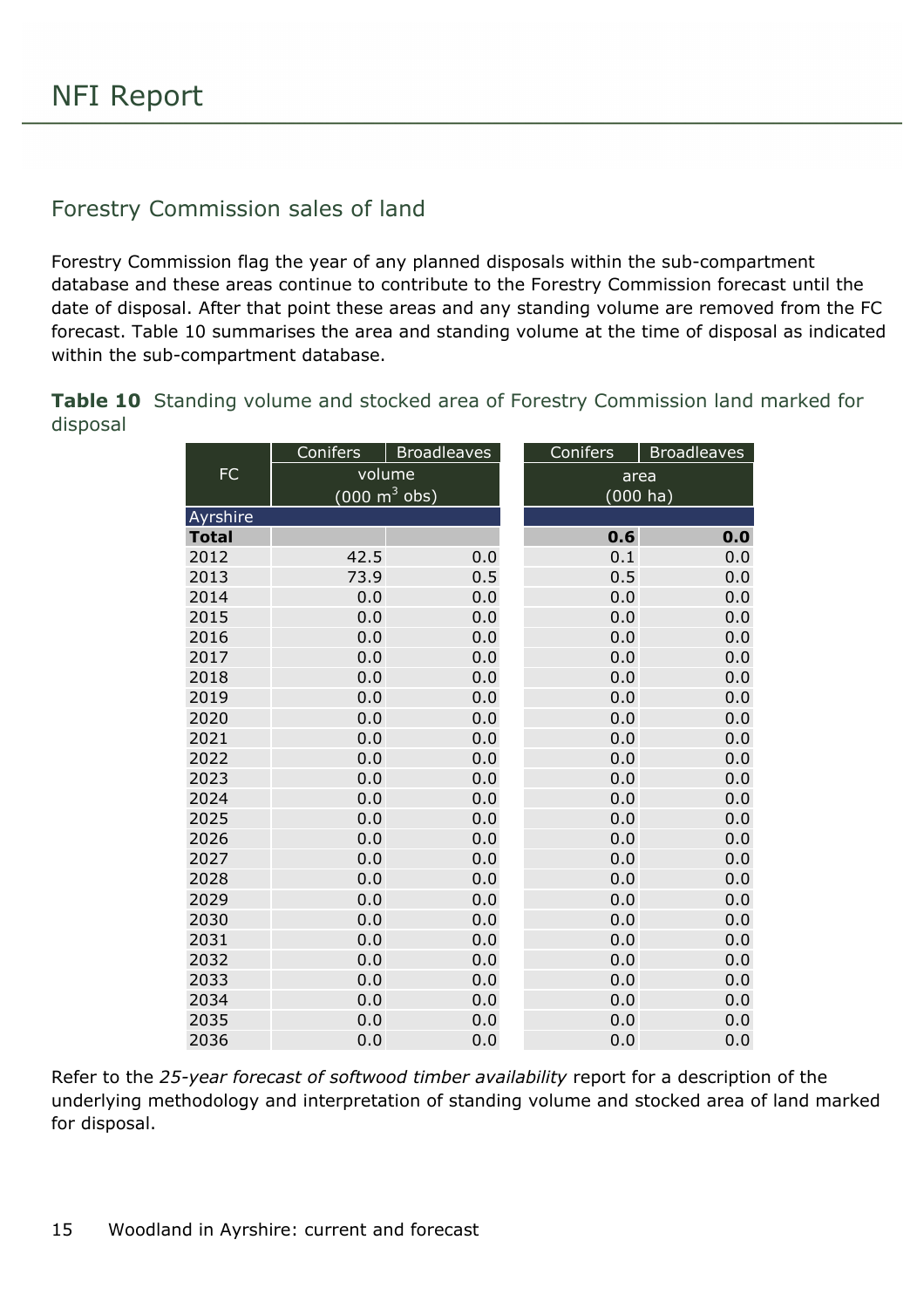#### Currently clearfelled area

Mapped forest areas were identified as clearfelled by aerial photography and subsequently updated by satellite imagery. Areas of clearfell that were observed in the NFI field survey (2010 to 2011) are not included in these forecasts. The assumption is made that these areas are not replanted in the future. This assumption is conservative and is used because the NFI has no information on what was planted on these sites before felling and therefore the replanted crop on the 'like-for-like' replanting assumption that is applied for the rest of the forecast period cannot be determined. It is probable that a high proportion of this area will be replanted and will contribute to standing volume, increment, production, carbon sequestered and biomass. Assuming no replanting on these areas will create a small underestimate in most forecasts, especially in later years. There will be much less impact on the production forecast than on standing volume, biomass and carbon forecasts, as such stands, if replanted, would come to full maturity after the forecast period. However, with the increased harvesting without replanting associated with wind farms, open habitat restoration and the current low proportion of coniferous species that are being replanted in some areas, this conservative approach may be appropriate, and is consistent with the approach taken by all previous forecasts. Future forecasts will provide more options on how this land may be utilised in future.

Although Forestry Commission records are available providing information on the stand structure from the previous rotation, currently clearfelled land on the Forestry Commission estate has also been excluded from the forecast of softwood availability to give a consistent approach with the Private sector methodology.